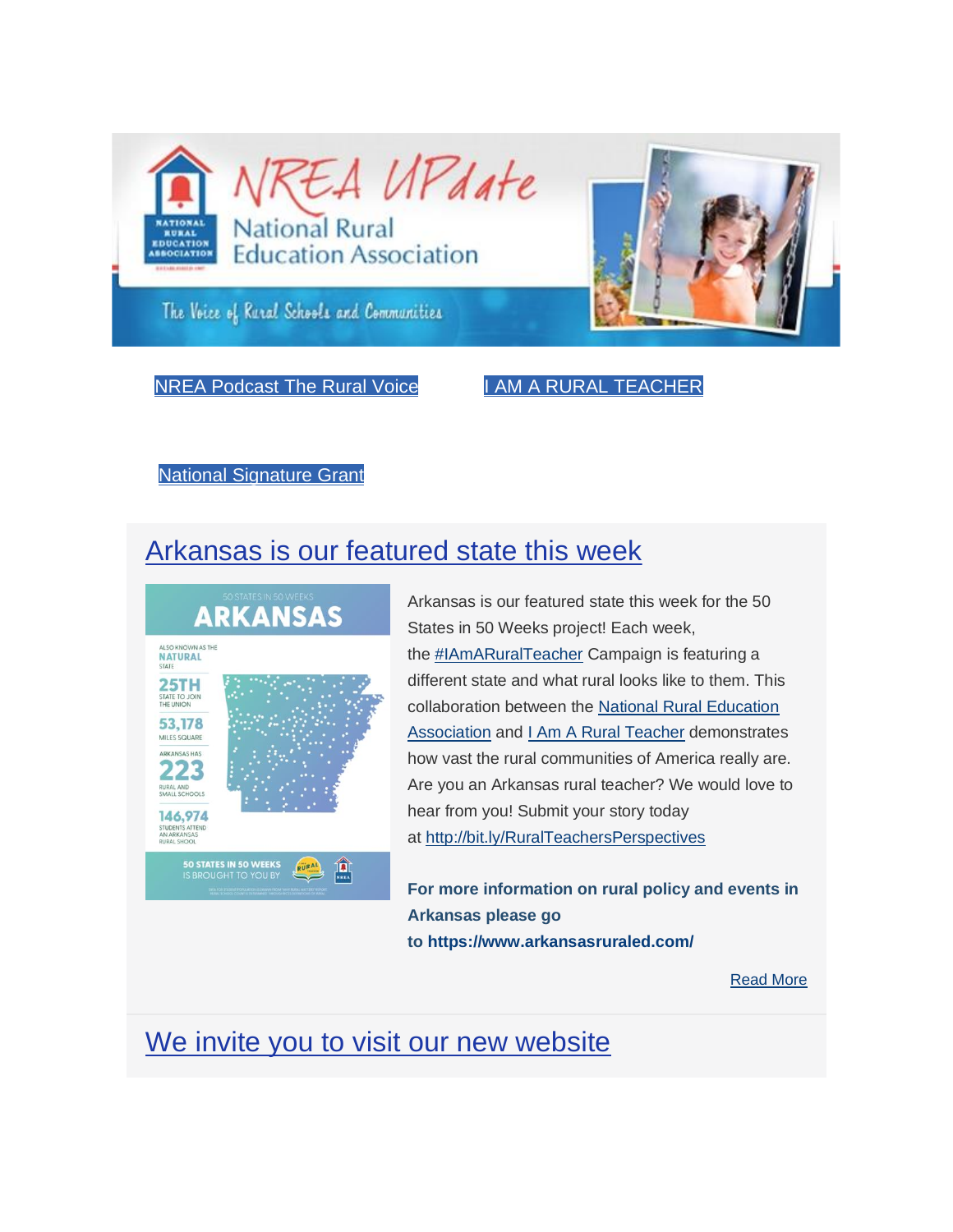# We are happy to announce the unveiling of our new website!



We hope you will take a few minutes to visit our new redesigned online home by visiting:

### www.nrea.net

We've worked hard to develop a useful and informative resource and make it easy for you to stay informed, share in our successes, and just to feel as proud of National Rural Education Association as we are! So, be sure to bookmark our website address and visit us often. We'll use our website to keep you in the loop.

**National Rural Education Association** 



[Read More](https://www.eventbank.com/track/redirect?type=campaign&lid=15&tracking_id=%5btrackingId%5d&redirect_url=https%3A%2F%2Fwww.nrea.net&ts=1582920000&ps=MTZTeXFsZllvNFU3M2VjdWVzTzVHS0l6bG5lRHVMbUpReGlTQVplY1pMUT0=)

[Leadership Challenges of the Rural School Principal](https://www.eventbank.com/track/redirect?type=campaign&lid=16&tracking_id=%5btrackingId%5d&redirect_url=https%3A%2F%2Fjournals.library.msstate.edu%2Findex.php%2Fruraled%2Farticle%2Fview%2F571&ts=1582920000&ps=ckRYR291TDlQaHEvOWNBdnZRZkRZSEZYSjU1MnZYZjUwS2dUYjdVRXJtUGhkTjBDZjc5ekthKzFTSFlCTDZNbnM4SlNRVU1DdkdFV1VYeUZWczhiTVpxV0V3Nk15NDJYNEZCYjdWa3BRMUI4dFhGcmYyeVcyTUNzUU1OWmREVDI=)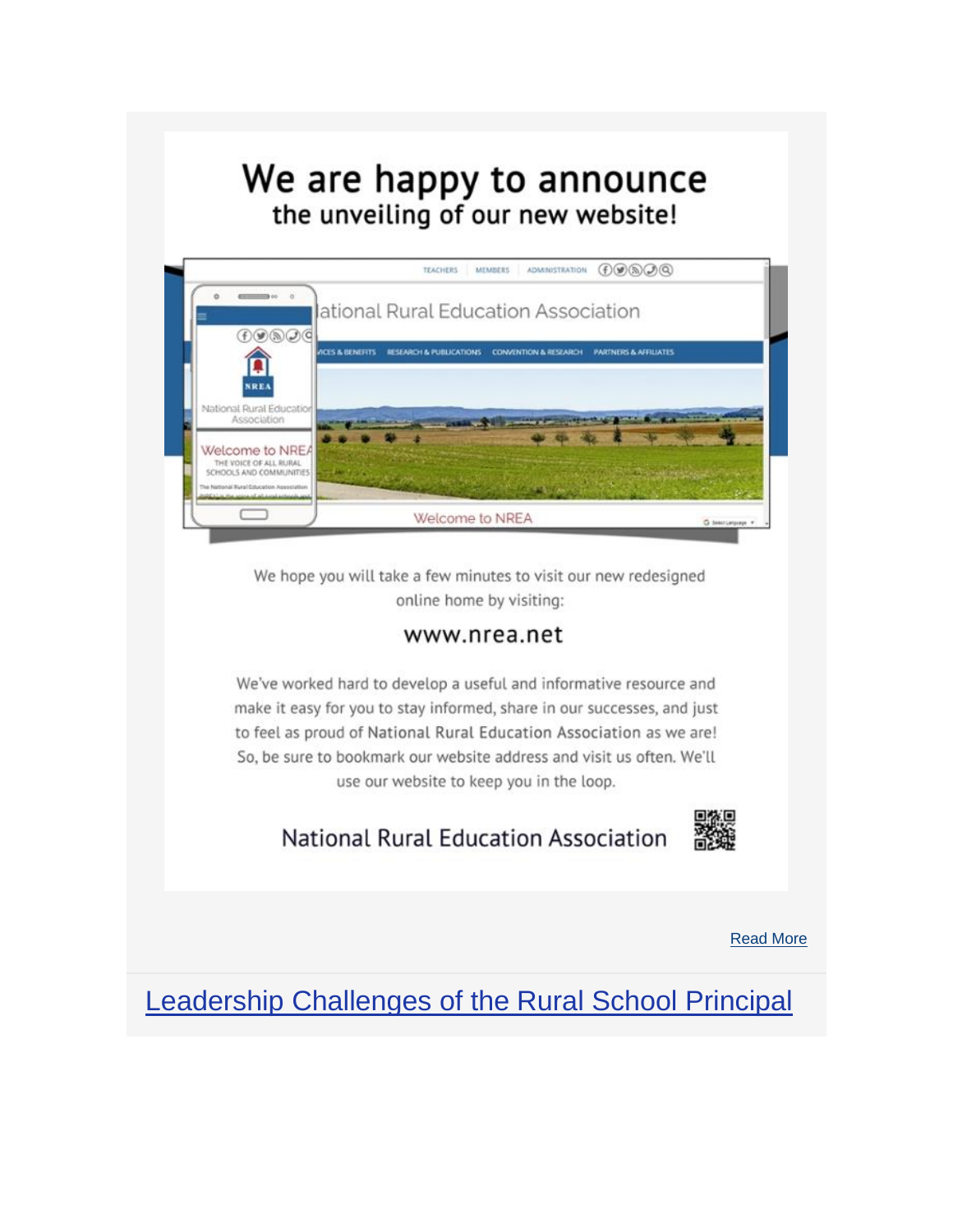

As stress impacts the organization and operations of a school, leader stressors may be determined by the setting, years of experience of the leader and the greater educational landscape in which the principal must lead. The researchers sought to differentiate between the perceived stress and joy of urban and rural school principals. Findings derived from this time series design inquiry suggest that despite external influence, there is limited change in reported stress of rural school principals. Though the leadership in any setting is complex and multi-faceted, the researchers identified and assessed contributing factors.

[Read More](https://www.eventbank.com/track/redirect?type=campaign&lid=18&tracking_id=%5btrackingId%5d&redirect_url=https%3A%2F%2Fjournals.library.msstate.edu%2Findex.php%2Fruraled%2Farticle%2Fview%2F571&ts=1582920000&ps=ckRYR291TDlQaHEvOWNBdnZRZkRZSEZYSjU1MnZYZjUwS2dUYjdVRXJtUGhkTjBDZjc5ekthKzFTSFlCTDZNbnM4SlNRVU1DdkdFV1VYeUZWczhiTVpxV0V3Nk15NDJYNEZCYjdWa3BRMUI4dFhGcmYyeVcyTUNzUU1OWmREVDI=)

### **[NREA Foundation Essay Contest](https://www.eventbank.com/track/redirect?type=campaign&lid=19&tracking_id=%5btrackingId%5d&redirect_url=https%3A%2F%2Ftb2cdn.schoolwebmasters.com%2Faccnt_249630%2Fsite_249631%2FDocuments%2FEssay-Contest-Guidelines.pdf&ts=1582920000&ps=eFRZWUpoYXQ0YWpLdUR6QzZWV0dSbVRGczhvdFlZQ1V3MUZFa1oyVUR6V3NTckVtUjRDSkJsaXJMVzBNRVdpTyttbzQwcmk4TzZKTVlnVlpGMm40RkNlRUJqZ1hJK0ZlY3VsUDExZE5WTCsxUzlCcmdDMWVVa3JpbjFjaDhVRmNpdVczTTB2Y254UWVpOXpmTW10TjYvTFhTNGpjQWpLWitSKzZLamVCdTFNPQ==)**



This annual contest allows participants in three divisions: grades 3–5, middle school, and high school. Grades 3–5 may participate in a written essay contest using the provided prompt and rubric. Grades 6–12 may participate in a video essay contest using the provided prompt and rubric.

#### **Award**

The winner in the elementary division receives \$250. The runner-up receives \$100.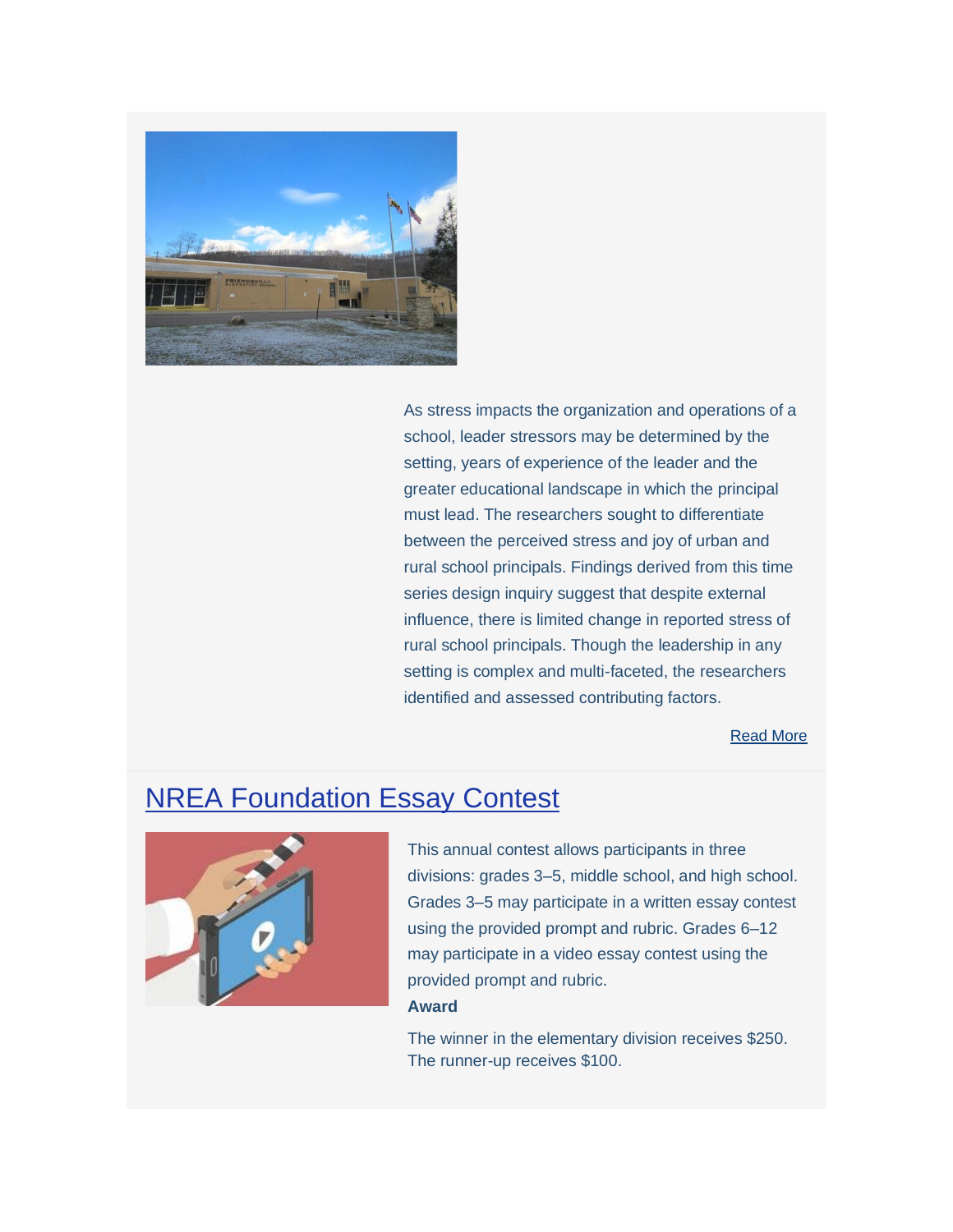The winners in the middle and high school divisions receive \$400. The runner-up receives a \$200 prize.

[Read More](https://www.eventbank.com/track/redirect?type=campaign&lid=21&tracking_id=%5btrackingId%5d&redirect_url=https%3A%2F%2Ftb2cdn.schoolwebmasters.com%2Faccnt_249630%2Fsite_249631%2FDocuments%2FEssay-Contest-Guidelines.pdf&ts=1582920000&ps=eFRZWUpoYXQ0YWpLdUR6QzZWV0dSbVRGczhvdFlZQ1V3MUZFa1oyVUR6V3NTckVtUjRDSkJsaXJMVzBNRVdpTyttbzQwcmk4TzZKTVlnVlpGMm40RkNlRUJqZ1hJK0ZlY3VsUDExZE5WTCsxUzlCcmdDMWVVa3JpbjFjaDhVRmNpdVczTTB2Y254UWVpOXpmTW10TjYvTFhTNGpjQWpLWitSKzZLamVCdTFNPQ==)

### [Distance and Density, Not Just Demographics, Affect](https://www.eventbank.com/track/redirect?type=campaign&lid=22&tracking_id=%5btrackingId%5d&redirect_url=https%3A%2F%2Fwww.dailyyonder.com%2Fdistance-and-density-not-just-demographics-affect-urban-rural-vote%2F2020%2F02%2F24%2F&ts=1582920000&ps=MTZTeXFsZllvNFU3M2VjdWVzTzVHTzAwSHY5QnIwK0tId1hlRTkyTmRVTXdUbTMwTjdPMmJSbGxKQkdSRklzZFhqUTB1Ymh4Q0RtL2NYaitBYldUQjZadG50bkJQeDJqdmJ4Ti9EM2dza3cwYVdoblNUaHQ3RjNhMVlSUTBIYmE4MHQ4cjlLOEJWMnlrdm1GYXpabnJmYTVaU01MeUUzWmt3cEh6QnYzM25BPQ==)  [Urban-Rural Vote](https://www.eventbank.com/track/redirect?type=campaign&lid=22&tracking_id=%5btrackingId%5d&redirect_url=https%3A%2F%2Fwww.dailyyonder.com%2Fdistance-and-density-not-just-demographics-affect-urban-rural-vote%2F2020%2F02%2F24%2F&ts=1582920000&ps=MTZTeXFsZllvNFU3M2VjdWVzTzVHTzAwSHY5QnIwK0tId1hlRTkyTmRVTXdUbTMwTjdPMmJSbGxKQkdSRklzZFhqUTB1Ymh4Q0RtL2NYaitBYldUQjZadG50bkJQeDJqdmJ4Ti9EM2dza3cwYVdoblNUaHQ3RjNhMVlSUTBIYmE4MHQ4cjlLOEJWMnlrdm1GYXpabnJmYTVaU01MeUUzWmt3cEh6QnYzM25BPQ==)



#### The Question

Places commonly differ in the composition of the people who reside there. No one is arguing about that fact. The question is whether composition is all there is, or whether place has an independent effect. Simply put: Are two people, identical in their demographic profiles, likely to vary in their political behavior if one lives in a rural locale and the other in an urban one?

[Read More](https://www.eventbank.com/track/redirect?type=campaign&lid=24&tracking_id=%5btrackingId%5d&redirect_url=https%3A%2F%2Fwww.dailyyonder.com%2Fdistance-and-density-not-just-demographics-affect-urban-rural-vote%2F2020%2F02%2F24%2F&ts=1582920000&ps=MTZTeXFsZllvNFU3M2VjdWVzTzVHTzAwSHY5QnIwK0tId1hlRTkyTmRVTXdUbTMwTjdPMmJSbGxKQkdSRklzZFhqUTB1Ymh4Q0RtL2NYaitBYldUQjZadG50bkJQeDJqdmJ4Ti9EM2dza3cwYVdoblNUaHQ3RjNhMVlSUTBIYmE4MHQ4cjlLOEJWMnlrdm1GYXpabnJmYTVaU01MeUUzWmt3cEh6QnYzM25BPQ==)

### [Rural schools face challenges, but are working to](https://www.eventbank.com/track/redirect?type=campaign&lid=25&tracking_id=%5btrackingId%5d&redirect_url=https%3A%2F%2Fwww.masb.org%2Fportals%2F0%2FMember_Center%2FPublications_and_Media%2FLeaderBoard%2FLB_Jan2020-WEB.pdf%3Ffbclid%3DIwAR3fqnuWxjZcONO2JfPMWbJXrB0oTpAzRP7m1F2BfO5Pw5b8te5XO2jCBmw&ts=1582920000&ps=MTZTeXFsZllvNFU3M2VjdWVzTzVHSmdhQjYzRXdBZEFEUGNsd1ZObXVkd3BjeTlsZ2xoSE1HWW5EQndYYkIwek9nMGxFMGZEWENjaSszZ1ZOSm16TGNKeXlTRE9NT3Q3a1lDTkxmN3pzWmR1dVluZlIySlZOK1pRSGZaRlArS3VEaGppS2NCbGVyUXRPc2pPWlJlNE8zQTZybkIzZ0JUOEFreUlrVnNWTStYbFhDQWx4L0ZKQzNOQkNIRGJHcWsrK2ttdnB2clRqTmlic3hPcTl2NlVzZWNVYUxYQ0FYR2xPdlI5Rzl6N1FNR1FSTG9mVUFIK1YwQ3d2MFB2bWhPWg==)  [change the narrative.](https://www.eventbank.com/track/redirect?type=campaign&lid=25&tracking_id=%5btrackingId%5d&redirect_url=https%3A%2F%2Fwww.masb.org%2Fportals%2F0%2FMember_Center%2FPublications_and_Media%2FLeaderBoard%2FLB_Jan2020-WEB.pdf%3Ffbclid%3DIwAR3fqnuWxjZcONO2JfPMWbJXrB0oTpAzRP7m1F2BfO5Pw5b8te5XO2jCBmw&ts=1582920000&ps=MTZTeXFsZllvNFU3M2VjdWVzTzVHSmdhQjYzRXdBZEFEUGNsd1ZObXVkd3BjeTlsZ2xoSE1HWW5EQndYYkIwek9nMGxFMGZEWENjaSszZ1ZOSm16TGNKeXlTRE9NT3Q3a1lDTkxmN3pzWmR1dVluZlIySlZOK1pRSGZaRlArS3VEaGppS2NCbGVyUXRPc2pPWlJlNE8zQTZybkIzZ0JUOEFreUlrVnNWTStYbFhDQWx4L0ZKQzNOQkNIRGJHcWsrK2ttdnB2clRqTmlic3hPcTl2NlVzZWNVYUxYQ0FYR2xPdlI5Rzl6N1FNR1FSTG9mVUFIK1YwQ3d2MFB2bWhPWg==)



The national narrative about rural schools and the communities they serve is often bleak. National media paint a picture of rural communities as backward, archaic and foolish. Rural places are portrayed as places to escape, to leave behind. The term "brain drain" has been used for the past decade to describe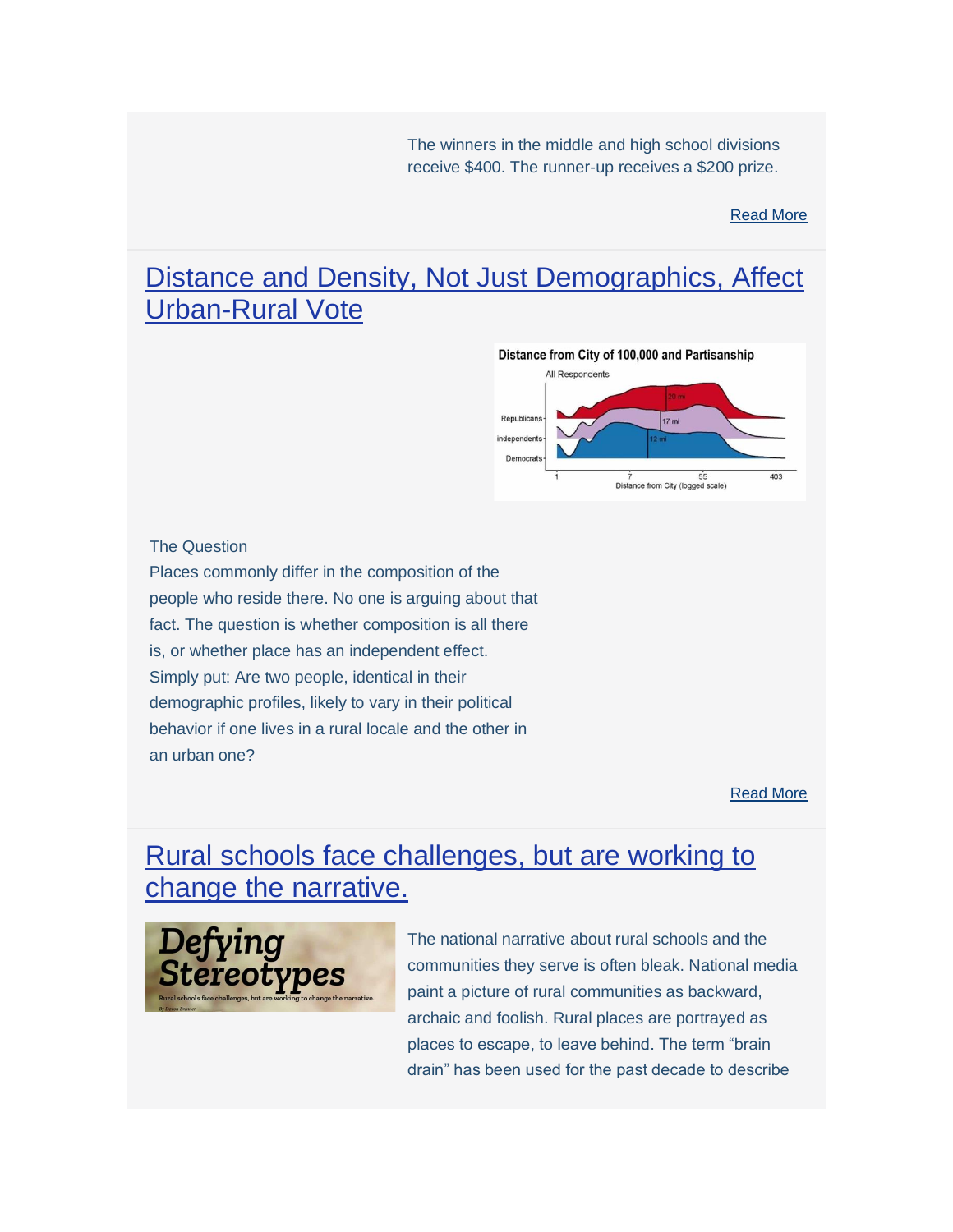the phenomenon of well-educated and ambitious young people leaving rural areas to "make it big" in more urban settings.

[Read More](https://www.eventbank.com/track/redirect?type=campaign&lid=27&tracking_id=%5btrackingId%5d&redirect_url=https%3A%2F%2Fwww.masb.org%2Fportals%2F0%2FMember_Center%2FPublications_and_Media%2FLeaderBoard%2FLB_Jan2020-WEB.pdf%3Ffbclid%3DIwAR3fqnuWxjZcONO2JfPMWbJXrB0oTpAzRP7m1F2BfO5Pw5b8te5XO2jCBmw&ts=1582920000&ps=MTZTeXFsZllvNFU3M2VjdWVzTzVHSmdhQjYzRXdBZEFEUGNsd1ZObXVkd3BjeTlsZ2xoSE1HWW5EQndYYkIwek9nMGxFMGZEWENjaSszZ1ZOSm16TGNKeXlTRE9NT3Q3a1lDTkxmN3pzWmR1dVluZlIySlZOK1pRSGZaRlArS3VEaGppS2NCbGVyUXRPc2pPWlJlNE8zQTZybkIzZ0JUOEFreUlrVnNWTStYbFhDQWx4L0ZKQzNOQkNIRGJHcWsrK2ttdnB2clRqTmlic3hPcTl2NlVzZWNVYUxYQ0FYR2xPdlI5Rzl6N1FNR1FSTG9mVUFIK1YwQ3d2MFB2bWhPWg==)

### [Connect your students to over \\$5 million](https://www.eventbank.com/track/redirect?type=campaign&lid=28&tracking_id=%5btrackingId%5d&redirect_url=https%3A%2F%2Fsignup.collegeboard.org%2Fcbos-pledge%2F%3Fexcmpid%3Doc400-u01744-pr-40-tw&ts=1582920000&ps=UzZyRDFOUUpGNEpDanM2QnE4SlpSMTVOemI3YVIyMnR3YnVMbHdjdDloWXF1WHBUSVRldXNWYXY2TEY4ZHVyQmE3aEdxOXROWjYwZkRTaWdnQXpqRGR3ZE84WGVSamFzeWtTOGtuRGxUbi8wT1I3bmVTQ2REYWdaaFVBbEFHSjE=) in [scholarship opportunities](https://www.eventbank.com/track/redirect?type=campaign&lid=28&tracking_id=%5btrackingId%5d&redirect_url=https%3A%2F%2Fsignup.collegeboard.org%2Fcbos-pledge%2F%3Fexcmpid%3Doc400-u01744-pr-40-tw&ts=1582920000&ps=UzZyRDFOUUpGNEpDanM2QnE4SlpSMTVOemI3YVIyMnR3YnVMbHdjdDloWXF1WHBUSVRldXNWYXY2TEY4ZHVyQmE3aEdxOXROWjYwZkRTaWdnQXpqRGR3ZE84WGVSamFzeWtTOGtuRGxUbi8wT1I3bmVTQ2REYWdaaFVBbEFHSjE=)



**Join a national movement to support students on their college journeys and encourage them to take advantage of the clear steps and benefits of the College Board Opportunity Scholarships.**

This unique program guides students through the college planning process and offers them a chance to earn money for college for each action they complete. Juniors and seniors are eligible **regardless of income, citizenship status, GPA, or test scores.** 4,000 students each year will be able to earn scholarships, ranging from \$500 to \$40,000, for two- or fouryear institutions. Half of all scholarships will be awarded to students whose families earn less than \$60,000 per year.

[Read More](https://www.eventbank.com/track/redirect?type=campaign&lid=30&tracking_id=%5btrackingId%5d&redirect_url=https%3A%2F%2Fsignup.collegeboard.org%2Fcbos-pledge%2F%3Fexcmpid%3Doc400-u01744-pr-40-tw&ts=1582920000&ps=UzZyRDFOUUpGNEpDanM2QnE4SlpSMTVOemI3YVIyMnR3YnVMbHdjdDloWXF1WHBUSVRldXNWYXY2TEY4ZHVyQmE3aEdxOXROWjYwZkRTaWdnQXpqRGR3ZE84WGVSamFzeWtTOGtuRGxUbi8wT1I3bmVTQ2REYWdaaFVBbEFHSjE=)

## [Technology in rural schools: Addressing digital equity](https://www.eventbank.com/track/redirect?type=campaign&lid=31&tracking_id=%5btrackingId%5d&redirect_url=https%3A%2F%2Fwww.eschoolnews.com%2F2020%2F02%2F26%2Ftechnology-in-rural-schools-addressing-digital-equity%2F&ts=1582920000&ps=MTZTeXFsZllvNFU3M2VjdWVzTzVHTk5CMkdYeXVDWUR3Wi92QTRnRU1GVE05WUFDaE1XY3ZKY081ajNiWU9BUmtzdXNpbmt3TnJhTTYxY2NlMmRESVc0Tk9yVURXYnBFSmxsckhpdC9wbk5GOWZjSW16V3gyOFk0dElOWVB3Y3pEL21JQkFpOXYveDhoRmdrYVd4cVdRPT0=)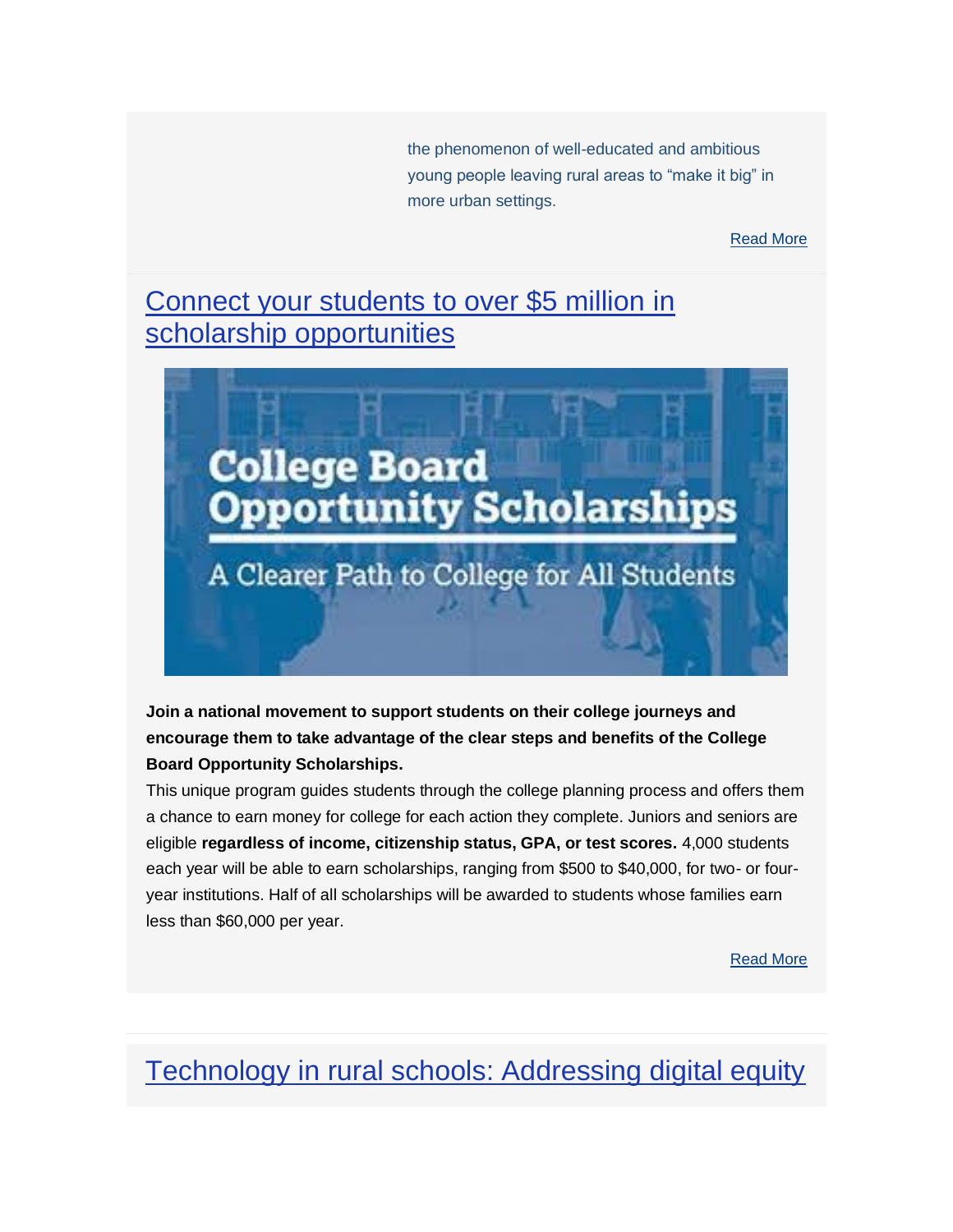

The goal of digital equity is to ensure that all students have access to devices, high-speed internet, and opportunities to learn both in school and out. While digital equity is a challenge for all school districts, Dr. Beth Holland, CoSN's digital equity and rural project director, points out that it becomes a very complex issue given the challenges within rural schools and systems.

[Read More](https://www.eventbank.com/track/redirect?type=campaign&lid=33&tracking_id=%5btrackingId%5d&redirect_url=https%3A%2F%2Fwww.eschoolnews.com%2F2020%2F02%2F26%2Ftechnology-in-rural-schools-addressing-digital-equity%2F&ts=1582920000&ps=MTZTeXFsZllvNFU3M2VjdWVzTzVHTk5CMkdYeXVDWUR3Wi92QTRnRU1GVE05WUFDaE1XY3ZKY081ajNiWU9BUmtzdXNpbmt3TnJhTTYxY2NlMmRESVc0Tk9yVURXYnBFSmxsckhpdC9wbk5GOWZjSW16V3gyOFk0dElOWVB3Y3pEL21JQkFpOXYveDhoRmdrYVd4cVdRPT0=)

### [NREA Call for Proposals: March 17th, 2020](https://www.eventbank.com/track/redirect?type=campaign&lid=34&tracking_id=%5btrackingId%5d&redirect_url=https%3A%2F%2Fwww.nrea.net%2FConvention_and_Research&ts=1582920000&ps=MTZTeXFsZllvNFU3M2VjdWVzTzVHRjU3UWlBc29MVjBSRXJTamFRM3M0ay9raE1sc2RhVG9mUkc0Mm0vZlhPK1QrVUV5cnprMzFUVzVzdXM0aDhCTkE9PQ==)



Please continue to check our website for more information.

[Read More](https://www.eventbank.com/track/redirect?type=campaign&lid=36&tracking_id=%5btrackingId%5d&redirect_url=https%3A%2F%2Fwww.nrea.net%2FConvention_and_Research&ts=1582920000&ps=MTZTeXFsZllvNFU3M2VjdWVzTzVHRjU3UWlBc29MVjBSRXJTamFRM3M0ay9raE1sc2RhVG9mUkc0Mm0vZlhPK1QrVUV5cnprMzFUVzVzdXM0aDhCTkE9PQ==)